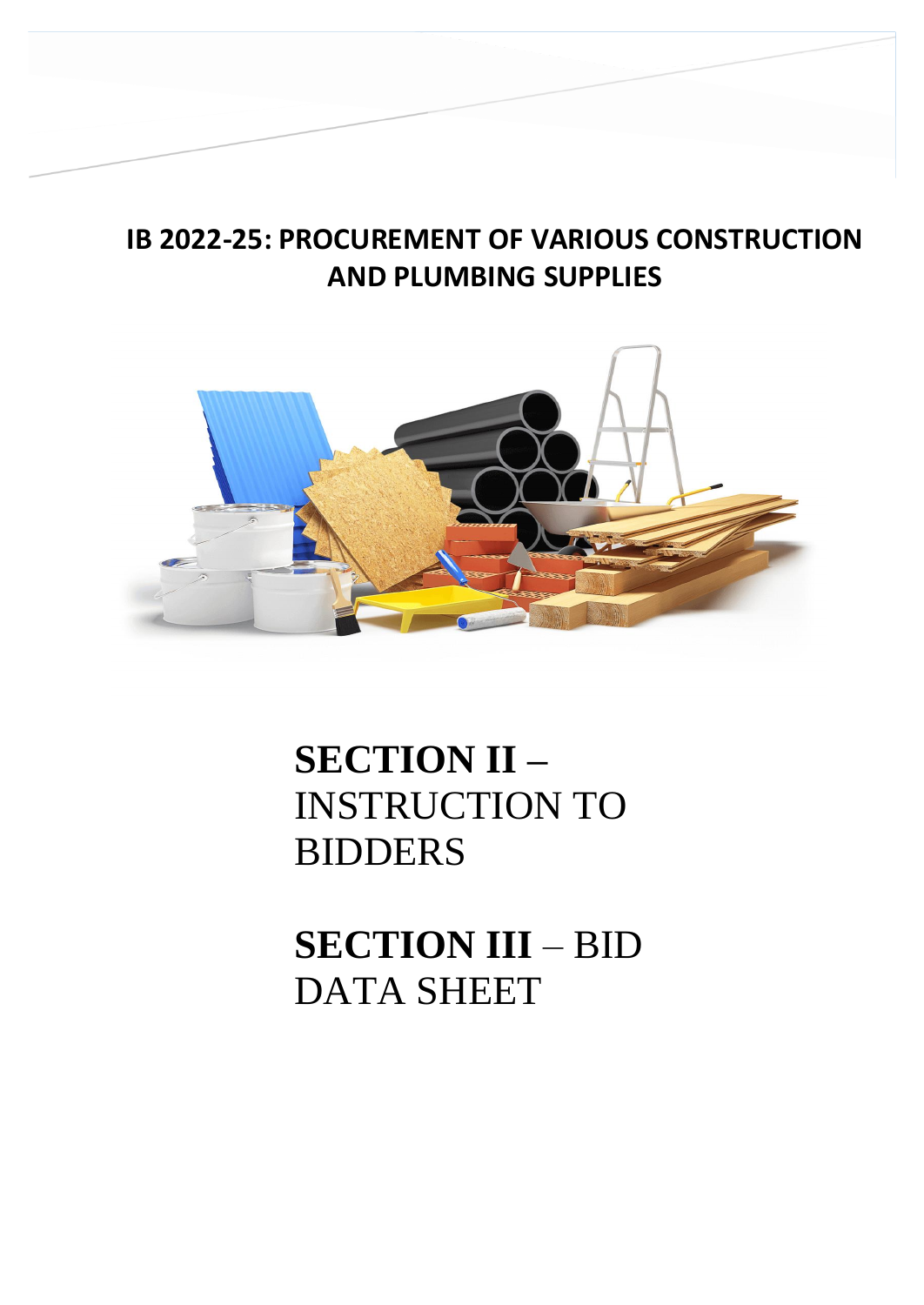### **1. Scope of Bid**

The Procuring Entity, *BENGUET STATE UNIVERSITY* (BSU) wishes to receive Bids for the *Procurement of Various Construction and Plumbing Supplies*, with identification number *2022-25*

*[Note: The Project Identification Number is assigned by the Procuring Entity based on its own coding scheme and is not the same as the PhilGEPS reference number, which is generated after the posting of the bid opportunity on the PhilGEPS website.]* 

The Procurement Project (referred to herein as "Project") is composed 2 items, the details of which are described in Section VII (Technical Specifications).

### **2. Funding Information**

- 2.1. The GOP through the source of funding as indicated below for *General Appropriations Act* in the amount of *One million four hundred forty thousand eighty-five pesos and fifty centavos only.*
- 2.2. The source of funding is:

### **NGA, the National Expenditure Program.**

### **3. Bidding Requirements**

The Bidding for the Project shall be governed by all the provisions of RA No. 9184 and its 2016 revised IRR, including its Generic Procurement Manuals and associated policies, rules and regulations as the primary source thereof, while the herein clauses shall serve as the secondary source thereof.

Any amendments made to the IRR and other GPPB issuances shall be applicable only to the ongoing posting, advertisement, or **IB** by the BAC through the issuance of a supplemental or bid bulletin.

A. The Bidder, by the act of submitting its Bid, shall be deemed to have verified and accepted the general requirements of this Project, including other factors that may affect the cost, duration and execution or implementation of the contract, project, or work and examine all instructions, forms, terms, and project requirements in the Bidding Documents.

### **4. Corrupt, Fraudulent, Collusive, and Coercive Practices**

The Procuring Entity, as well as the Bidders and Suppliers, shall observe the highest standard of ethics during the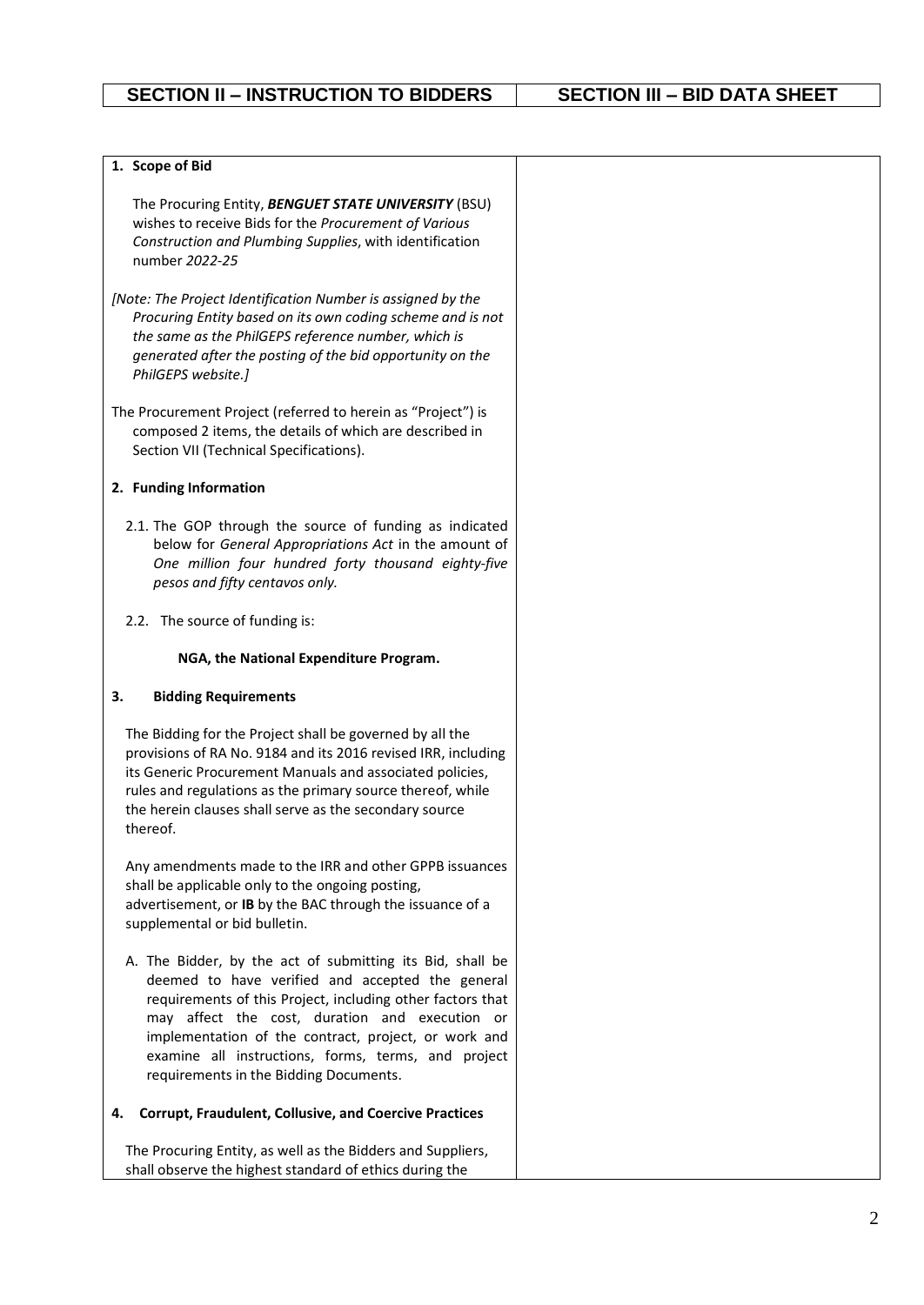| procurement and execution of the contract. They or                                                              |                                                                           |
|-----------------------------------------------------------------------------------------------------------------|---------------------------------------------------------------------------|
| through an agent shall not engage in corrupt, fraudulent,                                                       |                                                                           |
| collusive, coercive, and obstructive practices defined under                                                    |                                                                           |
| Annex "I" of the 2016 revised IRR of RA No. 9184 or other<br>integrity violations in competing for the Project. |                                                                           |
|                                                                                                                 |                                                                           |
| 5. Eligible Bidders                                                                                             |                                                                           |
| 5.1. Only Bids of Bidders found to be legally, technically,<br>and financially capable will be evaluated.       |                                                                           |
| 5.2. [Select one, delete other/s]                                                                               |                                                                           |
|                                                                                                                 |                                                                           |
| a. Foreign ownership exceeding those allowed under<br>the rules may participate pursuant to:                    |                                                                           |
| i. When a Treaty or International or Executive                                                                  |                                                                           |
| Agreement as provided in Section 4 of the RA No.                                                                |                                                                           |
| 9184 and its 2016 revised IRR allow foreign bidders<br>to participate;                                          |                                                                           |
| Citizens, corporations, or associations of a country,<br>ii.                                                    |                                                                           |
| included in the list issued by the GPPB, the laws or                                                            |                                                                           |
| regulations of which grant reciprocal rights or                                                                 |                                                                           |
| privileges to citizens, corporations, or associations                                                           |                                                                           |
| of the Philippines;                                                                                             |                                                                           |
| When the Goods sought to be procured are not<br>iii.<br>available from local suppliers; or                      |                                                                           |
| iv. When there is a need to prevent situations that<br>defeat competition or restrain trade.                    |                                                                           |
|                                                                                                                 |                                                                           |
| b. Foreign ownership limited to those allowed under<br>the rules may participate in this Project.               |                                                                           |
| 5.3. Pursuant to Section 23.4.1.3 of the 2016 revised IRR                                                       | 5.3. For this purpose, contracts similar to the Project                   |
| of RA No.9184, the Bidder shall have an SLCC that is                                                            | shall be:                                                                 |
| at least one (1) contract similar to the Project the<br>value of which, adjusted to current prices using the    | a. Supply and Delivery of Construction and Plumbing                       |
| PSA's CPI, must be at least equivalent to:                                                                      | <b>Supplies</b><br>b. Completed within five (5) years from the submission |
|                                                                                                                 | of bids.                                                                  |
| For the procurement of Non-Expendable Supplies and                                                              |                                                                           |
| Services: The Bidder must have completed a single                                                               |                                                                           |
| contract that is similar to this Project, equivalent to at                                                      |                                                                           |
| least fifty percent (50%) of the ABC.                                                                           |                                                                           |
| 5.4. The Bidders shall comply with the eligibility criteria                                                     |                                                                           |
| under Section 23.4.1 of the 2016 IRR of RA No. 9184.                                                            |                                                                           |
| 6. Origin of Goods                                                                                              |                                                                           |
| There is no restriction on the origin of goods other than                                                       |                                                                           |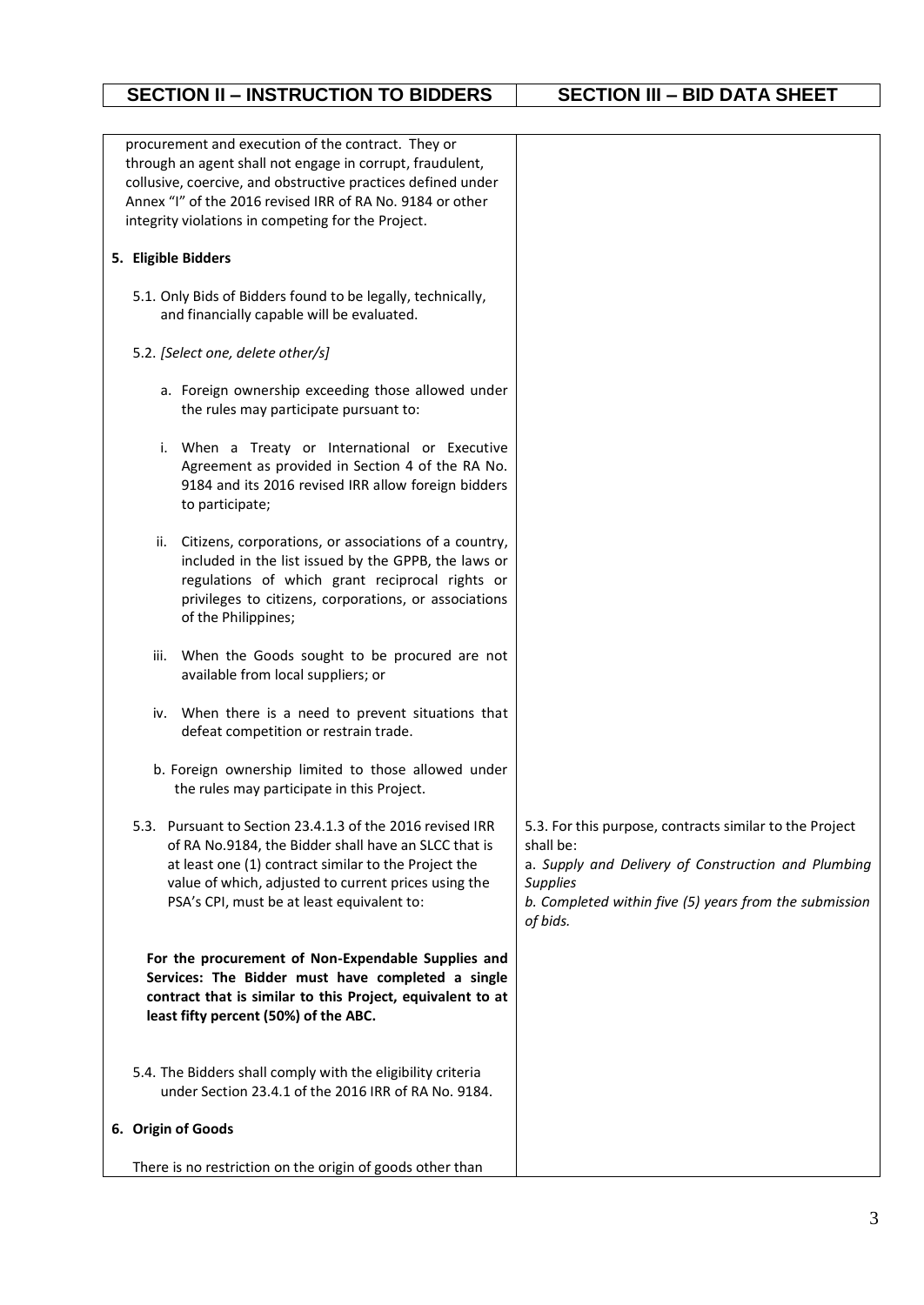# the extent allowed by the Procuring Entity as stated herein, but in no case more than twenty percent (20%) of the Project. The Procuring Entity has prescribed that: **Subcontracting is not allowed.** The Procuring Entity will hold a pre-bid conference for this Project on the specified date and time and either at its physical address and/or through videoconferencing/webcasting as indicated in the Invitation to Bid **(IB).** Prospective bidders may request for clarification on and/or Entity, either at its given address or through electronic mail **10. Documents comprising the Bid: Eligibility and Technical Components** 10.1. The first envelope shall contain the eligibility and technical documents of the Bid as specified in **Section VIII (Checklist of Technical and Financial Documents)**. 10.2. The Bidder's SLCC as indicated in **ITB** Clause 5.3 should have been completed within *five (5) years as provided in paragraph 2 of the IB]* prior to the deadline for the submission and receipt of bids.

10.3. If the eligibility requirements or statements, the bids, and all other documents for submission to the BAC are in foreign language other than English, it must be accompanied by a translation in English, which shall be authenticated by the appropriate Philippine foreign service establishment, post, or the equivalent office having jurisdiction over the foreign bidder's affairs in the Philippines. Similar to the required authentication above, for Contracting Parties to the Apostille Convention, only the translated documents 8. The Procuring Entity will hold a pre-bid conference for this Project on **May 30, 2022 at 2:00 PM (PST) at the BSU RDC Hall, 2 nd floor Admin Bldg. Km 5 La Trinidad, Benguet; and/or through video conferencing via google meet with the link:** meet**.**[google](http://meet.google.com/iih-nrds-cpo)**.**com**/**iih**-**nrds**-**cpo

those prohibited by a decision of the UN Security Council taken under Chapter VII of the Charter of the UN, subject to Domestic Preference requirements under **ITB** Clause 18.

### **7. Subcontracts**

7.1. The Bidder may subcontract portions of the Project to

### **8. Pre-Bid Conference**

### **9. Clarification and Amendment of Bidding Documents**

interpretation of any part of the Bidding Documents. Such requests must be in writing and received by the Procuring indicated in the **IB**, at least ten (10) calendar days before the deadline set for the submission and receipt of Bids.

**SECTION II – INSTRUCTION TO BIDDERS SECTION III – BID DATA SHEET**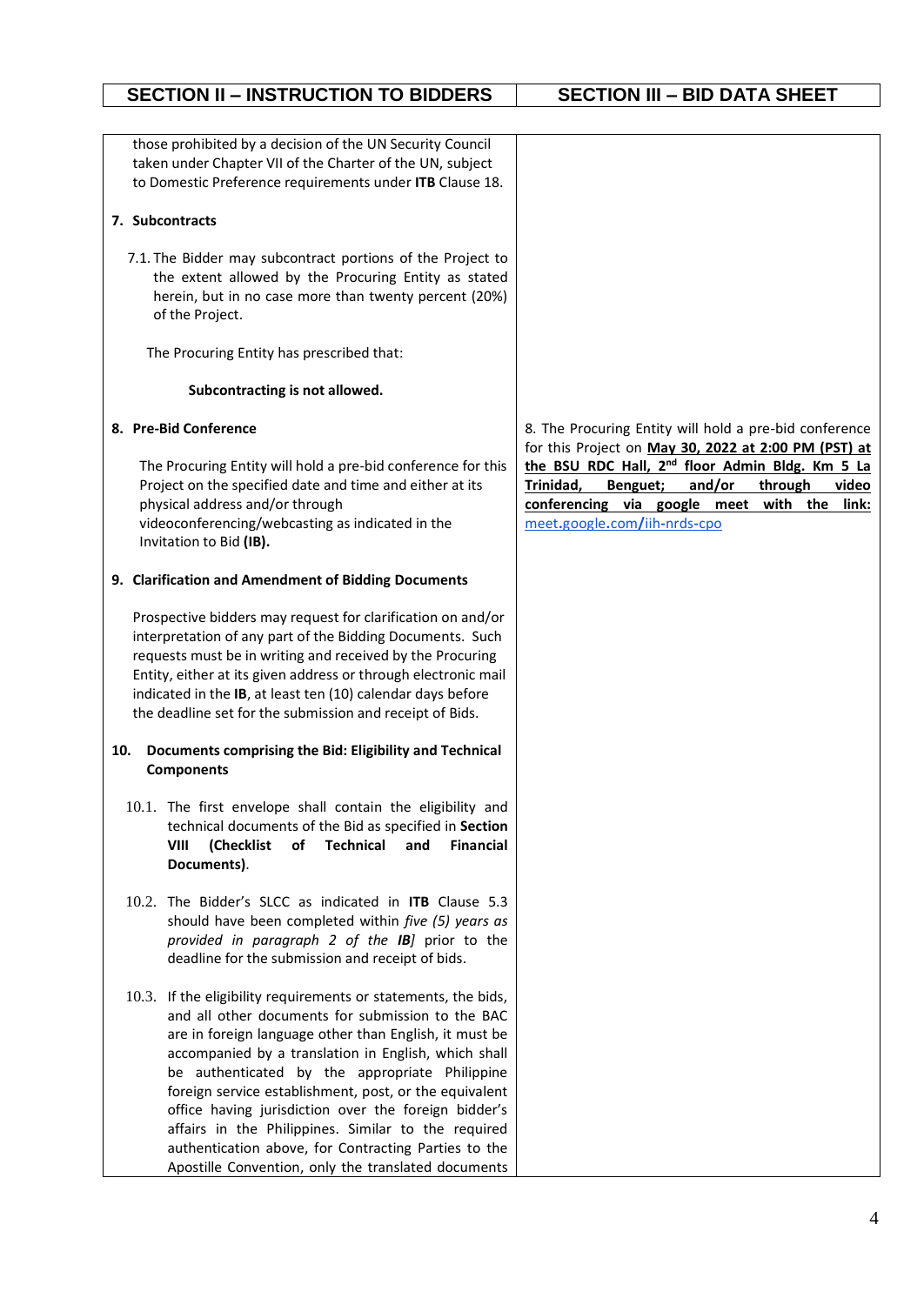# **SECTION II – INSTRUCTION TO BIDDERS SECTION III – BID DATA SHEET**

| shall be authenticated through an apostille pursuant                                                          |                                                                                                                                                                  |
|---------------------------------------------------------------------------------------------------------------|------------------------------------------------------------------------------------------------------------------------------------------------------------------|
| to GPPB Resolution No. 13-2019 dated 23 May 2019.                                                             |                                                                                                                                                                  |
| The English translation shall govern, for purposes of                                                         |                                                                                                                                                                  |
| interpretation of the bid.                                                                                    |                                                                                                                                                                  |
| 11. Documents comprising the Bid: Financial Component                                                         | 11. The contents of the First Envelope (Envelope A)<br>are the Eligibility Documents which includes the                                                          |
| 11.1. The second bid envelope shall contain the financial                                                     | following:                                                                                                                                                       |
| documents for the Bid as specified in Section VIII                                                            | A. Legal Documents                                                                                                                                               |
| (Checklist of Technical and Financial Documents).                                                             | 1. Valid PhilGEPS Registration Certificate - Platinum<br>Membership (all pages) kindly attached updated                                                          |
| 11.2. If the Bidder claims preference as a Domestic Bidder                                                    | permits/licenses; or                                                                                                                                             |
| or Domestic Entity, a certification issued by DTI shall                                                       |                                                                                                                                                                  |
| be provided by the Bidder in accordance with Section<br>43.1.3 of the 2016 revised IRR of RA No. 9184.        | 2. Registration certificate from SEC, DTI or CDA, and                                                                                                            |
|                                                                                                               | 3. Mayor's or Business permit issued by the city or                                                                                                              |
| 11.3. Any bid exceeding the ABC indicated in paragraph 2<br>of the IB shall not be accepted.                  | municipality where the principal place of business of<br>the prospective bidder is located, or the equivalent<br>document for Exclusive Economic Zones or Areas; |
| 11.4. For Foreign-funded Procurement, a ceiling may be                                                        |                                                                                                                                                                  |
| applied to bid prices provided the conditions are met<br>under Section 31.2 of the 2016 revised IRR of RA No. | 4. Tax Clearance per E.O No. 398, s. 2005, as finally<br>reviewed and approved by the BIR                                                                        |
| 9184.                                                                                                         | <b>B. Technical Documents</b>                                                                                                                                    |
| 11.5. Financial<br>proposals for<br>single<br>multi-year<br>or                                                | 5. Statement of the prospective bidder of all ongoing                                                                                                            |
| Framework Agreement shall be submitted before the                                                             | government and private contracts, including contracts                                                                                                            |
| deadline of submission of bids as prescribed in the IB.                                                       | awarded but not yet awarded, if any, whether similar                                                                                                             |
| For multi-year Framework Agreement, evaluation of                                                             | or not similar in nature and complexity to the contract                                                                                                          |
| the financial proposal during this stage is for purposes                                                      | to be bid; and                                                                                                                                                   |
| of determining eligibility and whether or not such                                                            |                                                                                                                                                                  |
| financial proposal is within the ABC.                                                                         | 6. Statement of the bidder's Single Largest Completed                                                                                                            |
|                                                                                                               | Contract (SLCC) similar to the contract to be bid,                                                                                                               |
|                                                                                                               | except under conditions provided for in Sections                                                                                                                 |
|                                                                                                               | 23.4.1.3 and 23.4.2.4 of the 2016 revised IRR of RA                                                                                                              |
|                                                                                                               | 9184, within the relevant period as provided; and                                                                                                                |
|                                                                                                               | 7. Original copy of Bid Security                                                                                                                                 |
|                                                                                                               | 7.1. If in the form of a Surety Bond, submit also a                                                                                                              |
|                                                                                                               | certification issued by the Insurance Commission; or                                                                                                             |
|                                                                                                               | 7.2. Original copy of Notarized Bid Securing                                                                                                                     |
|                                                                                                               | Declaration; and                                                                                                                                                 |
|                                                                                                               | 8. Conformity with the Technical Specifications; and                                                                                                             |
|                                                                                                               |                                                                                                                                                                  |
|                                                                                                               | 9. Schedule of Requirements, with delivery schedule;<br>and                                                                                                      |
|                                                                                                               |                                                                                                                                                                  |
|                                                                                                               | 10. Manpower Requirements; and                                                                                                                                   |
|                                                                                                               | 11. Aftersales warranty; and                                                                                                                                     |
|                                                                                                               | 12. Original duly signed Omnibus Sworn Statement<br>(OSS); and                                                                                                   |
|                                                                                                               | 13. If applicable, Original notarized Secretary's                                                                                                                |
|                                                                                                               | Certificate in case of a corporation, partnership, or                                                                                                            |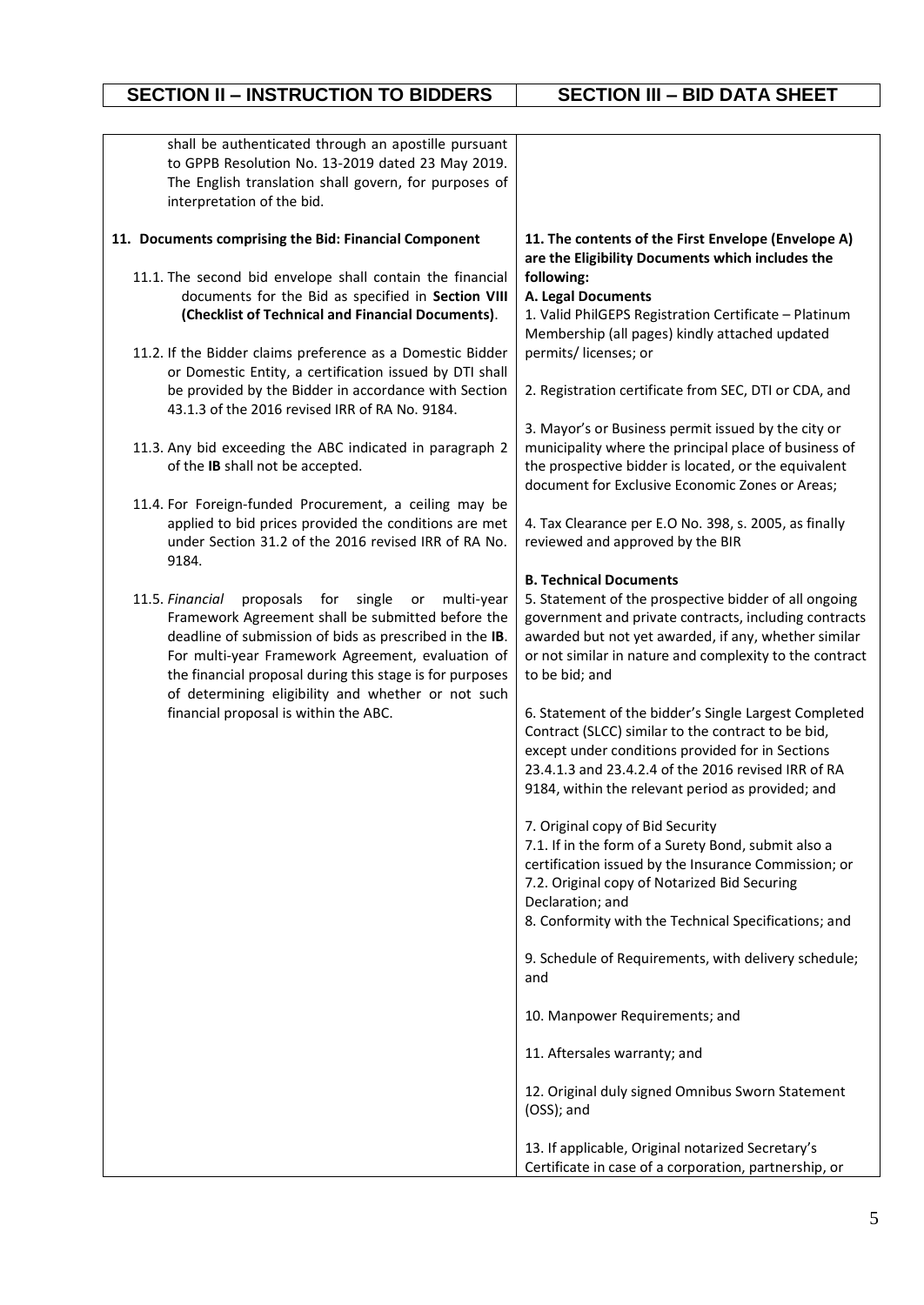|                                                                                                                                     | cooperative; or Original Special Power of Attorney of<br>all members of the joint venture giving full power and<br>authority to tis officer to sign the OSS and do acts to<br>represent the Bidder.                                                                                                                                                                                                                                                                                                                                                                                                                               |
|-------------------------------------------------------------------------------------------------------------------------------------|-----------------------------------------------------------------------------------------------------------------------------------------------------------------------------------------------------------------------------------------------------------------------------------------------------------------------------------------------------------------------------------------------------------------------------------------------------------------------------------------------------------------------------------------------------------------------------------------------------------------------------------|
|                                                                                                                                     | <b>C. Financial Documents</b><br>14. Audited Financial Statements stamped received by<br>the BIR or its duly accredited and authorized<br>institutions for the preceding year which should not be<br>earlier than two (2) years from the date of bid<br>submission; and Latest Income and Business Tax<br>Returns; and<br>15. Latest Business and Income Tax Returns filed and<br>paid through the BIR Electronic Filing and Payment<br>System (eFPS); and<br>16. Computation of Net Financial Contracting Capacity<br>(NFCC); or Committed Line of Credit from a Universal<br>or Commercial Bank in lieu of its NFCC computation |
|                                                                                                                                     | 17. If applicable, a duly signed Joint Venture<br>Agreement (JVA) in case the joint venture is already in<br>existence, or duly notarized statements from all the<br>potential joint venture partners stating that they will<br>enter into and abide by the provisions of the JVA in<br>the instance that the bid is successful                                                                                                                                                                                                                                                                                                   |
|                                                                                                                                     | 11.1. Financial Component Envelope (Envelope B)<br>1. Original of duly signed and accomplished Financial<br>Bid Form; and<br>2. Original of duly signed and accomplished Price<br>Schedule (s); and<br>3. Detailed Descriptions/ Brochures of the items; and<br>4. Other supporting documents (e.g. accreditations,<br>exclusive distributorship and others)                                                                                                                                                                                                                                                                      |
|                                                                                                                                     | *** All documents submitted by the bidder must have<br>label/tabbing                                                                                                                                                                                                                                                                                                                                                                                                                                                                                                                                                              |
|                                                                                                                                     | *** Incomplete required documents and expired<br>licenses/ permit shall be a ground for disqualification.                                                                                                                                                                                                                                                                                                                                                                                                                                                                                                                         |
| 12. Bid Prices                                                                                                                      | 12. The price of the Goods shall be quoted DDP at<br>Benguet State University, Km. 5, La Trinidad, Benguet<br>or the applicable International Commercial Terms                                                                                                                                                                                                                                                                                                                                                                                                                                                                    |
| 12.1. Prices indicated on the Price Schedule shall be entered<br>separately in the following manner:                                | (INCOTERMS) for this project.                                                                                                                                                                                                                                                                                                                                                                                                                                                                                                                                                                                                     |
| a. For Goods offered from within the Procuring Entity's<br>country:                                                                 |                                                                                                                                                                                                                                                                                                                                                                                                                                                                                                                                                                                                                                   |
| The price of the Goods quoted EXW (ex-works, ex-<br>i.<br>factory, ex-warehouse, ex-showroom, or off-the-<br>shelf, as applicable); |                                                                                                                                                                                                                                                                                                                                                                                                                                                                                                                                                                                                                                   |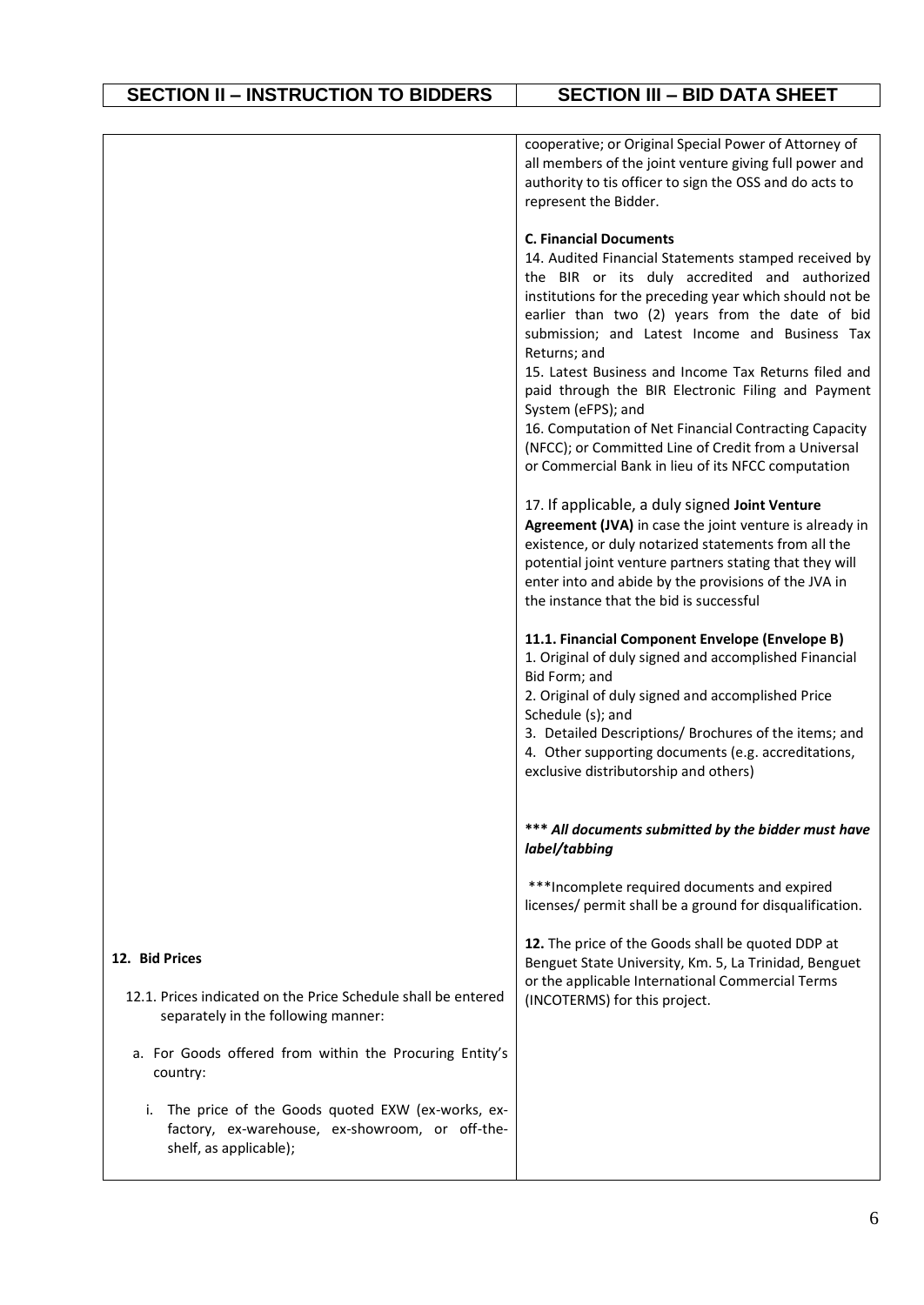| ii.<br>taxes already paid or payable;                                                                                                                                                                                                                                                                                                                                              | The cost of all customs duties and sales and other                                                                                                                                                                                                                                                                                                                                           |                                                                                                                                                                                                                                                                                                                                                       |
|------------------------------------------------------------------------------------------------------------------------------------------------------------------------------------------------------------------------------------------------------------------------------------------------------------------------------------------------------------------------------------|----------------------------------------------------------------------------------------------------------------------------------------------------------------------------------------------------------------------------------------------------------------------------------------------------------------------------------------------------------------------------------------------|-------------------------------------------------------------------------------------------------------------------------------------------------------------------------------------------------------------------------------------------------------------------------------------------------------------------------------------------------------|
| iii.<br>destination; and                                                                                                                                                                                                                                                                                                                                                           | The cost of transportation, insurance, and other costs<br>incidental to delivery of the Goods to their final                                                                                                                                                                                                                                                                                 |                                                                                                                                                                                                                                                                                                                                                       |
| iv. The price of other (incidental) services, if any, listed in e.                                                                                                                                                                                                                                                                                                                 |                                                                                                                                                                                                                                                                                                                                                                                              |                                                                                                                                                                                                                                                                                                                                                       |
| For Goods offered from abroad:<br>b.                                                                                                                                                                                                                                                                                                                                               |                                                                                                                                                                                                                                                                                                                                                                                              |                                                                                                                                                                                                                                                                                                                                                       |
| i. Unless otherwise stated in the BDS, the price of the<br>Goods shall be quoted delivered duty paid (DDP) with<br>the place of destination in the Philippines as specified in<br>the BDS. In quoting the price, the Bidder shall be free to<br>use transportation through carriers registered in any<br>eligible country.<br>insurance services from any eligible source country. | Similarly, the Bidder may obtain                                                                                                                                                                                                                                                                                                                                                             |                                                                                                                                                                                                                                                                                                                                                       |
| ii. The price of other (incidental) services, if any, as listed<br>in Section VII (Technical Specifications).                                                                                                                                                                                                                                                                      |                                                                                                                                                                                                                                                                                                                                                                                              |                                                                                                                                                                                                                                                                                                                                                       |
| 13. Bid and Payment Currencies                                                                                                                                                                                                                                                                                                                                                     |                                                                                                                                                                                                                                                                                                                                                                                              |                                                                                                                                                                                                                                                                                                                                                       |
| 13.1. For Goods that the Bidder will supply from outside<br>opening.                                                                                                                                                                                                                                                                                                               | the Philippines, the bid prices may be quoted in the<br>local currency or tradeable currency accepted by the<br>BSP at the discretion of the Bidder. However, for<br>purposes of bid evaluation, Bids denominated in<br>foreign currencies, shall be converted to Philippine<br>currency based on the exchange rate as published in<br>the BSP reference rate bulletin on the day of the bid |                                                                                                                                                                                                                                                                                                                                                       |
| 13.2. Payment of the contract price shall be made in:                                                                                                                                                                                                                                                                                                                              |                                                                                                                                                                                                                                                                                                                                                                                              |                                                                                                                                                                                                                                                                                                                                                       |
| a. Philippine Pesos                                                                                                                                                                                                                                                                                                                                                                |                                                                                                                                                                                                                                                                                                                                                                                              |                                                                                                                                                                                                                                                                                                                                                       |
| 14.<br><b>Bid Security</b>                                                                                                                                                                                                                                                                                                                                                         |                                                                                                                                                                                                                                                                                                                                                                                              |                                                                                                                                                                                                                                                                                                                                                       |
| 14.1. The Bidder shall submit a Bid Securing Declaration <sup>1</sup><br>schedule in the BDS.                                                                                                                                                                                                                                                                                      | or any form of Bid Security in the amount indicated<br>in the BDS, which shall be not less than the<br>percentage of the ABC in accordance with the                                                                                                                                                                                                                                          | 14.1. Bid Security - shall be in any of the following<br>forms and amount:<br>a. Bid Securing Declaration; or<br>b. The amount of not less than 2% of ABC, if bid<br>security is in cash, cashier's / Manager's check,<br>bank draft/guarantee or irrevocable of credit; or<br>c. The amount of not less than 5% if bid security is in<br>Surety Bond |
| 14.2. The Bid and bid security shall be valid 120 days                                                                                                                                                                                                                                                                                                                             | from the date of opening. Any Bid not<br>accompanied by an acceptable bid security shall<br>be rejected by the Procuring Entity as non-                                                                                                                                                                                                                                                      |                                                                                                                                                                                                                                                                                                                                                       |

<sup>&</sup>lt;sup>1</sup> In the case of Framework Agreement, the undertaking shall refer to entering into contract with the Procuring Entity and furnishing of the performance security or the performance securing declaration within ten (10) calendar days from receipt of Notice to Execute Framework Agreement.

<u>.</u>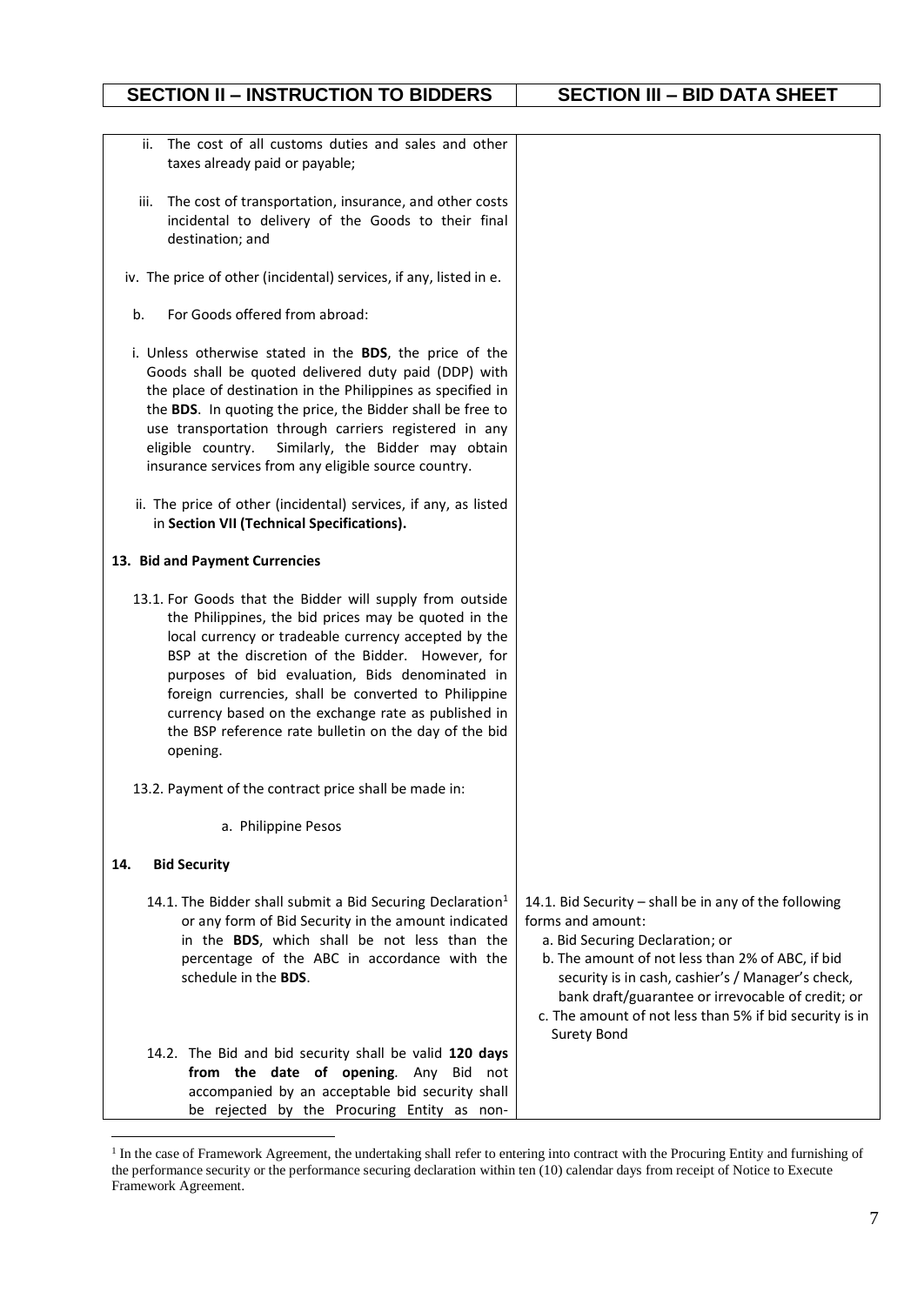| responsive.                                                                                                                                                                                                                                                                                                                                                                                                                                        |                                                                                                                                                                                                                                                                                                                                    |
|----------------------------------------------------------------------------------------------------------------------------------------------------------------------------------------------------------------------------------------------------------------------------------------------------------------------------------------------------------------------------------------------------------------------------------------------------|------------------------------------------------------------------------------------------------------------------------------------------------------------------------------------------------------------------------------------------------------------------------------------------------------------------------------------|
|                                                                                                                                                                                                                                                                                                                                                                                                                                                    |                                                                                                                                                                                                                                                                                                                                    |
| <b>Sealing and Marking of Bids</b><br>15.<br>Each Bidder shall submit one copy of the first and<br>second components of its Bid.<br>The Procuring Entity may request additional hard<br>copies and/or electronic copies of the Bid. However,                                                                                                                                                                                                       | 15. Each Bidder shall submit one (1) original copy of<br>their bid proposal and one (1) certified photocopy,<br>marked as "original", and "copy 1", respectively.<br>*** In preparing the bid, the original copy and copy 1<br>of bid shall be signed by the bidder or its duly<br>authorized representative over printed name and |
| failure of the Bidders to comply with the said request<br>shall not be a ground for disqualification.<br>If the Procuring Entity allows the submission of bids<br>through online submission or any other electronic<br>means, the Bidder shall submit an electronic copy of<br>its Bid, which must be digitally signed. An electronic<br>copy that cannot be opened or is corrupted shall be<br>considered non-responsive and, thus, automatically | indicating the position in the company.                                                                                                                                                                                                                                                                                            |
| disqualified.                                                                                                                                                                                                                                                                                                                                                                                                                                      |                                                                                                                                                                                                                                                                                                                                    |
| <b>Deadline for Submission of Bids</b><br>16.                                                                                                                                                                                                                                                                                                                                                                                                      |                                                                                                                                                                                                                                                                                                                                    |
| 16.1. The Bidders shall submit on the specified date and<br>time and either at its physical address or through<br>online submission as indicated in Invitation to Bid.                                                                                                                                                                                                                                                                             |                                                                                                                                                                                                                                                                                                                                    |
| 17. Opening and Preliminary Examination of Bids                                                                                                                                                                                                                                                                                                                                                                                                    |                                                                                                                                                                                                                                                                                                                                    |
| 17.1. The BAC shall open the Bids in public at the time,<br>on the date, and at the place specified in the<br>Invitation to Bid (IB). The Bidders' representatives<br>who are present shall sign a register evidencing<br>their attendance.<br>In case videoconferencing,<br>webcasting or other similar technologies will be<br>used, attendance of participants shall likewise be<br>recorded by the BAC Secretariat.                            | 17.1. Opening of bids for this Project is on June 13,<br>2022 at 2:01 PM (PST) at the BSU RDC Hall, 2 <sup>nd</sup> floor<br>Admin Bldg. BSU, La Trinidad, Benguet; and/or<br>through video conferencing via google meet:<br>meet.google.com/iih-nrds-cpo                                                                          |
| In case the Bids cannot be opened as scheduled<br>due to justifiable reasons, the rescheduling<br>requirements under Section 29 of the 2016 revised<br>IRR of RA No. 9184 shall prevail.                                                                                                                                                                                                                                                           |                                                                                                                                                                                                                                                                                                                                    |
| 17.2. The preliminary examination of bids shall be<br>governed by Section 30 of the 2016 revised IRR of<br>RA No. 9184.                                                                                                                                                                                                                                                                                                                            |                                                                                                                                                                                                                                                                                                                                    |
| <b>Domestic Preference</b><br>18.                                                                                                                                                                                                                                                                                                                                                                                                                  |                                                                                                                                                                                                                                                                                                                                    |
| 18.1. The Procuring Entity will grant a margin of<br>preference for the purpose of comparison of Bids in<br>accordance with Section 43.1.2 of the 2016 revised<br>IRR of RA No. 9184.                                                                                                                                                                                                                                                              |                                                                                                                                                                                                                                                                                                                                    |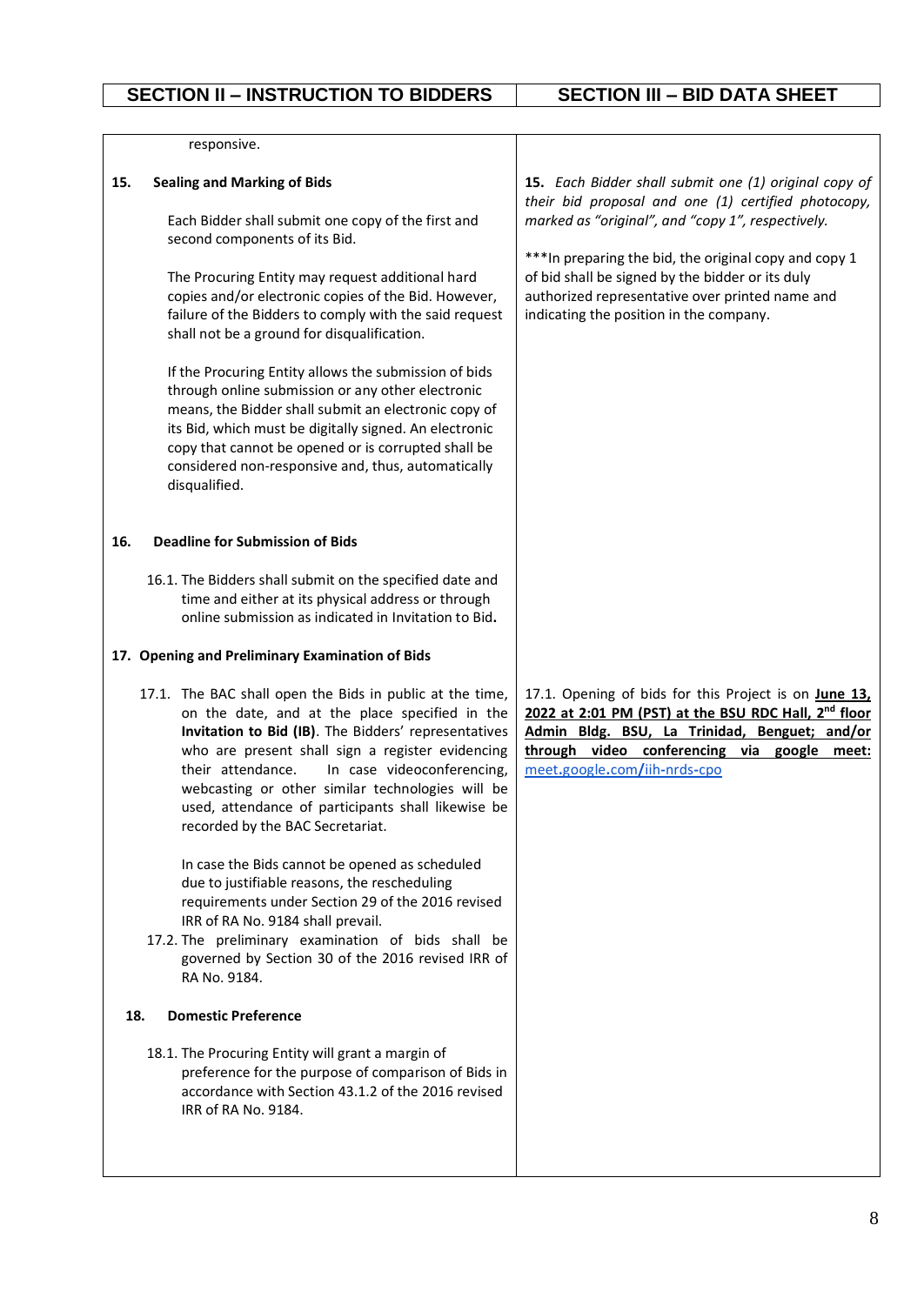## **SECTION II – INSTRUCTION TO BIDDERS SECTION III – BID DATA SHEET**

| 19. Detailed Evaluation and Comparison of Bids                                                                                                                                                                                                                                                                                                                                                                                                                                                                                                                                           |                                                                                                                                              |
|------------------------------------------------------------------------------------------------------------------------------------------------------------------------------------------------------------------------------------------------------------------------------------------------------------------------------------------------------------------------------------------------------------------------------------------------------------------------------------------------------------------------------------------------------------------------------------------|----------------------------------------------------------------------------------------------------------------------------------------------|
| 19.1. The Procuring BAC shall immediately conduct a<br>detailed evaluation of all Bids rated "passed," using<br>non-discretionary pass/fail criteria. The BAC shall<br>consider the conditions in the evaluation of Bids<br>under Section 32.2 of the 2016 revised IRR of RA<br>No. 9184.                                                                                                                                                                                                                                                                                                |                                                                                                                                              |
| 19.2. If the Project allows partial bids, bidders may<br>submit a proposal on any of the lots or items, and<br>evaluation will be undertaken on a per lot or item<br>basis, as the case maybe. In this case, the Bid<br>Security as required by ITB Clause 15 shall be<br>submitted for each lot or item separately.                                                                                                                                                                                                                                                                     |                                                                                                                                              |
| 19.3. The descriptions of the lots or items shall be<br>indicated in Section VII (Technical Specifications),<br>although the ABCs of these lots or items are<br>indicated in the BDS for purposes of the NFCC<br>computation pursuant to Section 23.4.2.6 of the<br>2016 revised IRR of RA No. 9184. The NFCC must<br>be sufficient for the total of the ABCs for all the lots<br>or items participated in by the prospective Bidder.                                                                                                                                                    | 19.3. List of Items to be bid:<br>1. One (1) Lot Supply and Delivery of Various<br>Construction and Plumbing Supplies-Php. 1, 440,<br>085.50 |
| 19.4. The Project shall be awarded as follows:                                                                                                                                                                                                                                                                                                                                                                                                                                                                                                                                           |                                                                                                                                              |
| Option 1 - One Project having several items that<br>shall be awarded as one contract.                                                                                                                                                                                                                                                                                                                                                                                                                                                                                                    |                                                                                                                                              |
| Option 2 - One Project having several items<br>grouped into several lots, which shall be awarded<br>as separate contracts per lot.                                                                                                                                                                                                                                                                                                                                                                                                                                                       |                                                                                                                                              |
| Option 3 - One Project having several items, which<br>shall be awarded as separate contracts per item.                                                                                                                                                                                                                                                                                                                                                                                                                                                                                   |                                                                                                                                              |
| Except for bidders submitting a committed Line of<br>Credit from a Universal or Commercial Bank in lieu<br>of its NFCC computation, all Bids must include the<br>NFCC computation pursuant to Section 23.4.1.4 of<br>the 2016 revised IRR of RA No. 9184, which must<br>be sufficient for the total of the ABCs for all the lots<br>or items participated in by the prospective Bidder.<br>For bidders submitting the committed Line of<br>Credit, it must be at least equal to ten percent<br>(10%) of the ABCs for all the lots or items<br>participated in by the prospective Bidder. |                                                                                                                                              |
| <b>Post-Qualification</b><br>20.                                                                                                                                                                                                                                                                                                                                                                                                                                                                                                                                                         |                                                                                                                                              |
| 20.2. Within a non-extendible period of five (5) calendar<br>days from receipt by the Bidder of the notice from the<br>BAC that it submitted the Lowest Calculated Bid, the<br>Bidder shall submit its latest income and business tax                                                                                                                                                                                                                                                                                                                                                    | 20.2. None                                                                                                                                   |